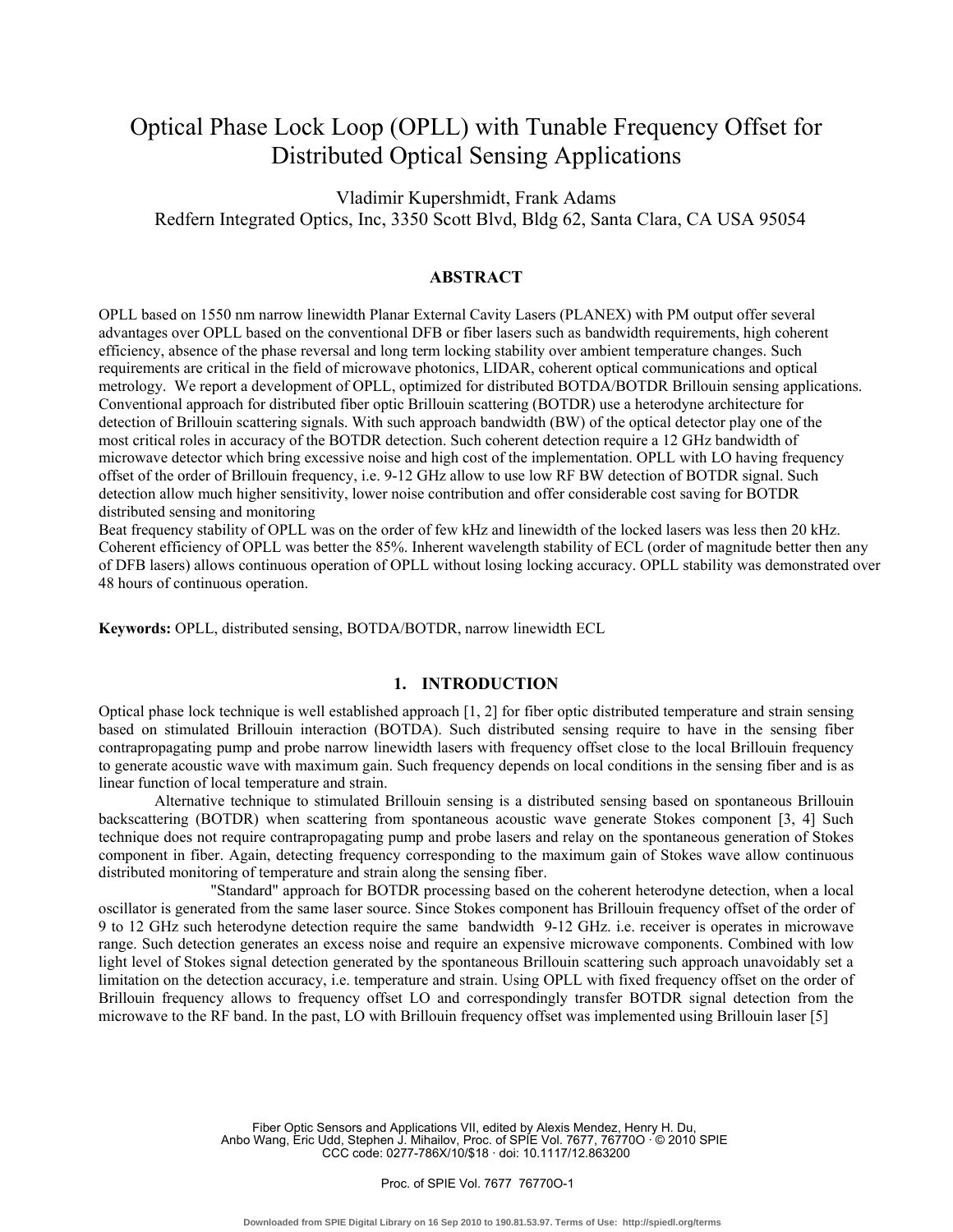#### BOTDA architecture : OPLL with Tunable Frequency Offset



Figure.1







RIO has developed and packaged low cost optical phase looked loop with tunable frequency offset to address both BOTDA and BOTDR low cost distributed sensing. Such unified approach allow to use "common source" as OPLL with reconfigurable Interrogator. OPLL was developed using proprietary narrow linewidth semiconductor ECL lasers ( linewidth less then 10 kHz) build in the standard 14-pin Telecom package

## **2. OPLL Design and Performance**

OPLL was implemented using pre-scaler/4 as an input to a digital PLL. PLL was implemented using DDS with reference oscillator at 60 MHz. Inputs to ECL modulator drive circuitry, PLL and DDS was controlled by μ-controller. OPLL design use short and long term (drift) forward temperature prediction algorithms to assist PLL to acquire and hold lock during offset frequency tuning. The main challenge in OPLL implementations was a loop filter design to compensate on non-uniform FM response of ECL (Fig.4) . Optical block diagram of OPLL is shown on Fig.3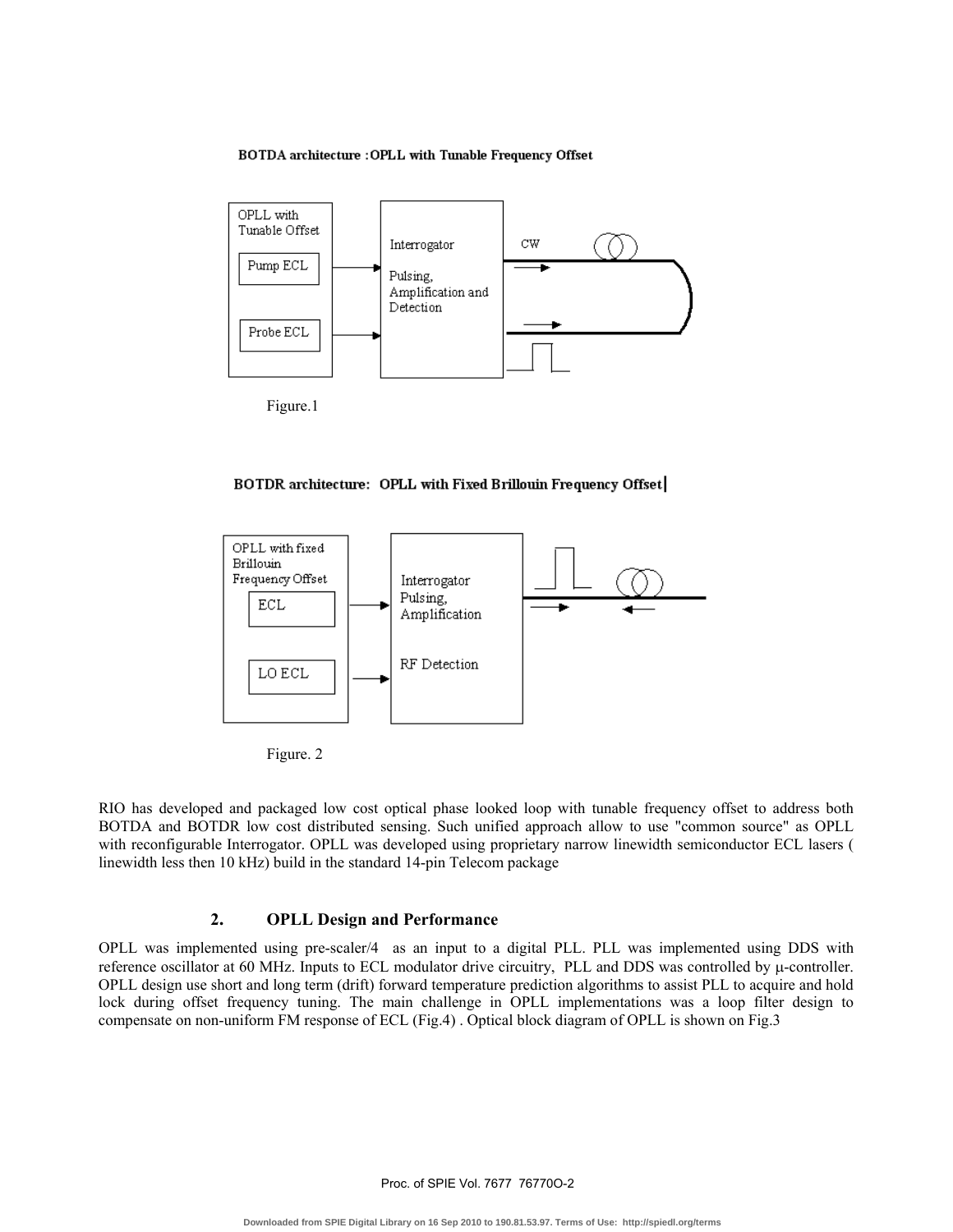

Figure.3

Frequency tuning in ECL is accomplished with a current modulation in the frequency range up to a few hundred kHz In such frequency range dominant mechanism of FM modulation in ECL is a thermal tuning of a FP chip's refractive index by the injection current. DC sensitivity of FM of ECL to the laser current is on the order of 100MHz/mA and to temperature variations 1.8 GHz/C° At high modulation frequencies efficiency of FM modulation is decreasing, Fig.3 show efficiency of ECL frequency modulation in the frequency range up to 1 MHz. At high modulation frequencies (500 kHz -5 MHz) dominant mechanism of FM modulation in ECL is a combination of thermal tuning and adiabatic chirp. Both contribute to the opposite signs (opposite phase) to FM modulation and at some frequency (1-5MHz) there is minimum, so- called phase reversal , Fig.4



Figure 4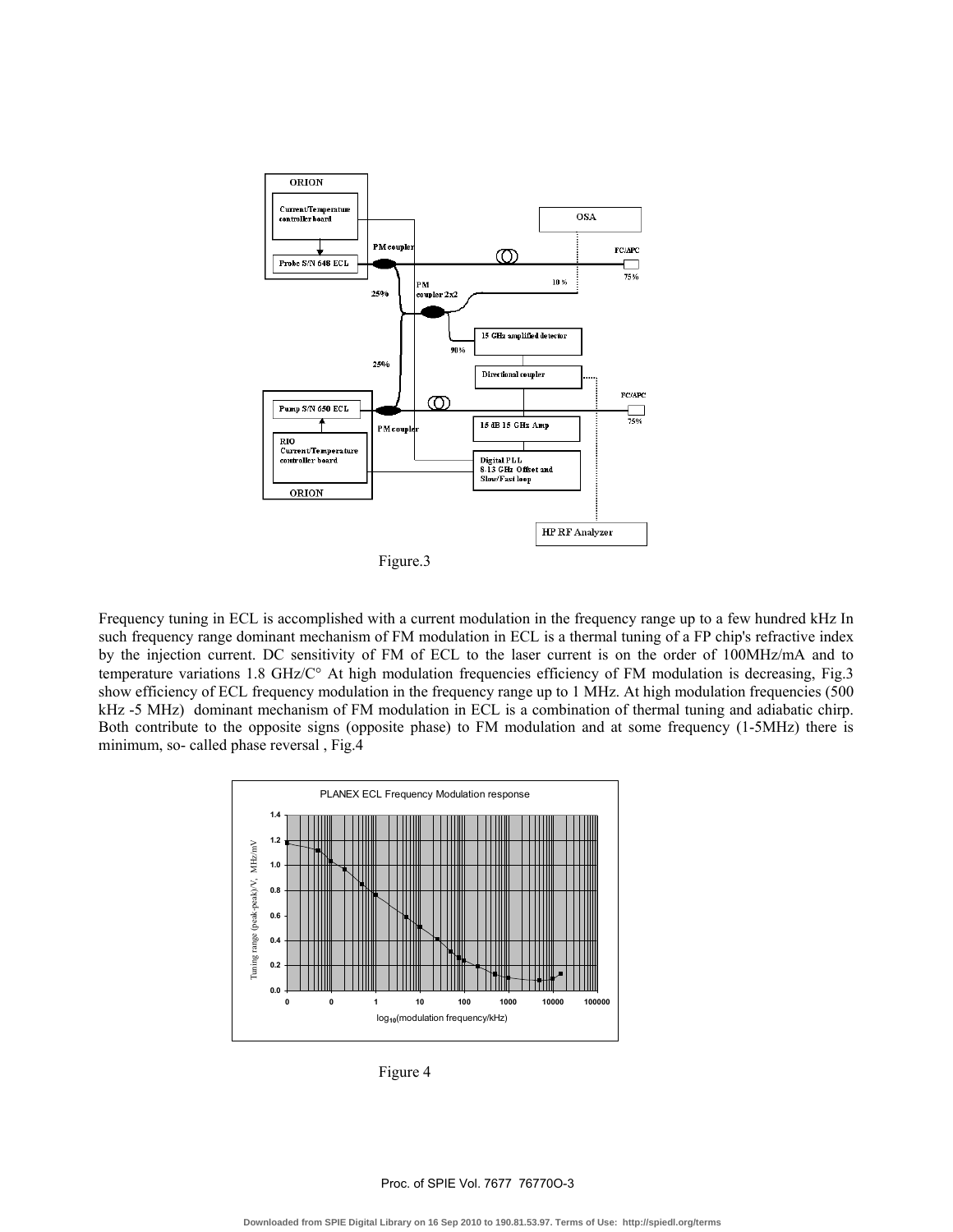Frequency of the phase reversal is one of the most important parameter in the designing of OPLL. Requirements for BW of OPLL to achieve long term stable locking operation are such that bandwidth of OPLL must satisfy the following criteria

 $\Delta_1 + \Delta_2 \le BW \le f_{reversal}$  where  $\Delta_{1,2}$  are the linewidth of ECL.

 Linewidth of each ECL used in OPLL was measured with self-delayed heterodyne technique. FWHM of Lorentzian spectrum were 11 and 12 kHz correspondingly . OPLL loop filter was designed with compensation for non-uniform response behavior shown on the Fig.5 Frequency noise spectrum of ECL was measured with fiber optic Michelson interferometer-Optiphase, Inc , Fig.5





Since sensitivity of FM amplitude to current modulation in ECL is very low (100 MHz/mA-DC, offset frequency tuning in OPLL is accomplished by synchronous tuning of both ECL in the opposite direction, Fig.5





Figure 6

Such synchronous tuning allow achieve wide frequency tuning range 9 t o13 GHz which cover practically all range of existing Brillouin frequencies in different sensing fibers.